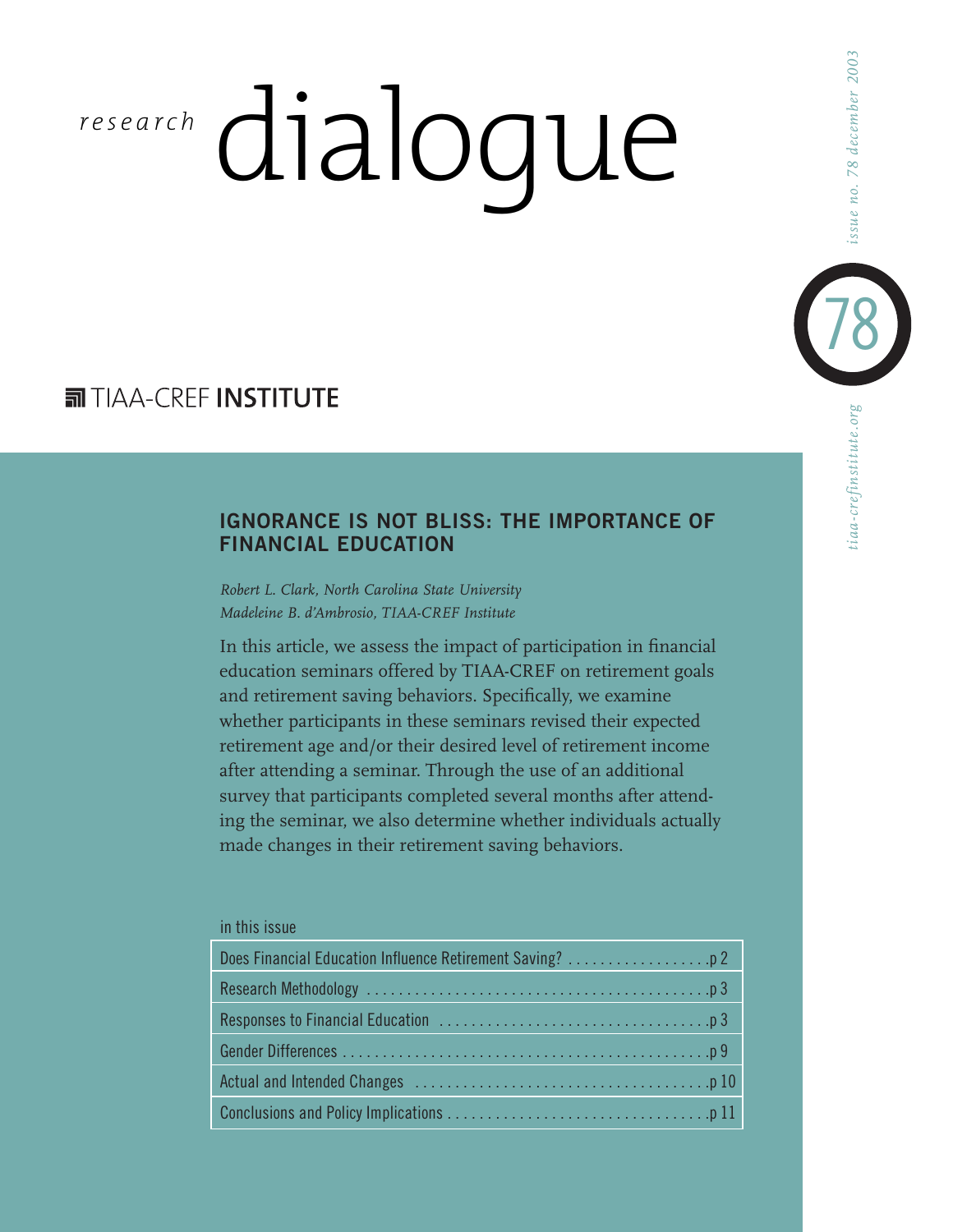#### **>>> INTRODUCTION**

Individuals are being required to assume greater responsibility for managing their own retirement plans. For many workers, financial knowledge is the key to successfully achieving their retirement objectives. It seems obvious that increased financial awareness would be beneficial to individuals as they develop their retirement plans. However, the linkage between financial education and the likelihood of achieving retirement goals has gone virtually unexplored.

A fundamental question confronting individuals and employers is whether financial education programs are cost effective methods of improving retirement planning. In this article, we assess the impact of participation in financial education seminars offered by TIAA-CREF on retirement goals and retirement saving behaviors. Specifically, we examine whether participants in these seminars revised their expected retirement age and/or their desired level of retirement income after attending a seminar. At the end of seminars, participants were asked to indicate whether they expected to alter their saving behaviors by making specific changes in the amounts they save annually and how they invest their retirement assets. Finally, we determine whether individuals actually made changes in their retirement saving behaviors through the use of an additional survey that participants completed several months after attending the seminar.

### **>>> DOES FINANCIAL EDUCATION INFLUENCE RETIREMENT SAVING?**

If individuals have insufficient knowledge concerning the saving process, they are unlikely to be able to make optimal retirement plans. A lack of financial education may result in workers starting to save too late in life and saving too little to reach their retirement goals. As a result, they are unlikely to achieve the desired balance between consumption while working and consumption in retirement. In addition, a lack of information concerning the risk-return distribution of various investments might lead workers to misallocate their retirement portfolios.

Recognizing this lack of financial knowledge, many employers now provide financial education for their

workers.1 This may consist of written communications explaining company retirement and other benefit plans, general information on economic conditions, on-line benefit calculators, seminars led by in-house staff, benefit providers, or third parties, and other types of programs.<sup>2</sup> Some firms also provide partial subsidies to their employees for the development of a financial plan.

Relatively few studies have attempted to estimate the effectiveness of these programs in altering retirement goals or retirement saving. Bayer, Bernheim, and Scholz (1996) estimated that workers employed by firms that offered financial education programs had higher participation rates in and contribution rates to 401(k) plans compared to firms that did not provide such programs.<sup>3</sup> Their analysis indicated that seminars were the most effective type of communication.4 Clark and Schieber (1998) examined employment records gathered by Watson Wyatt Worldwide from 19 firms covering over 40,000 employees. Companyprovided written communications to workers played a significant role in increasing the probability of participating in a 401(k) plan and in increasing the contribution rate to that plan.<sup>5</sup>

Lusardi (2000) found that individuals who did not plan for retirement had lower net wealth and they were less likely to invest in assets with higher expected returns such as equities. Lusardi (1999) concluded that extensive information was needed to plan adequately for retirement and financial education programs were important to the planning process. Madrian and Shea (2001) examined the administrative records of a large employer in the health care and insurance industry. In 2000, the company offered one-hour financial education seminars at 42 different sites. Individuals who attended a seminar increased participation in the 401(k) plan and they tended to have greater diversification in their retirement plan portfolios after the seminar.<sup>6</sup>

The general conclusion of this limited literature is that financial education provided by employers can increase retirement saving and potentially alter the investment of retirement funds. The mechanism for how education alters retirement saving and investment decisions is, however, unclear.<sup>7</sup>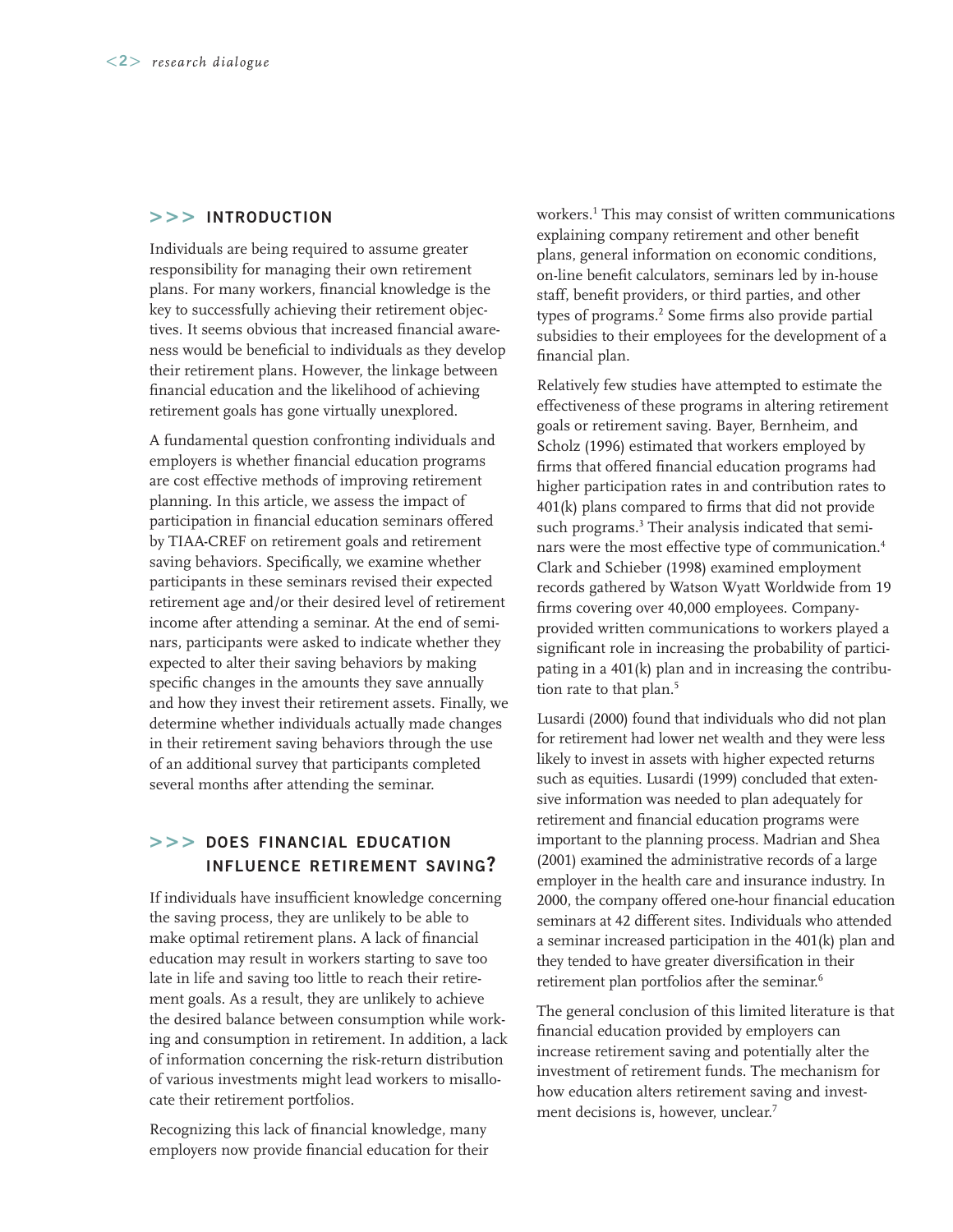#### **>>> RESEARCH METHODOLOGY**

This analysis is based on information obtained in three surveys of participants in TIAA-CREF Financial Education Seminars. Survey One was given to participants at the beginning of the seminar, Survey Two was completed at the end of the seminar before participants left the room. Survey Three was sent to participants about three months after the seminar. Survey One asked participants to indicate their retirement goals, to provide information on current retirement saving behavior, and to provide baseline demographic and employment data. After completing the survey, individuals participated in a seminar for approximately one hour. Seminars included information on setting retirement goals, employer-provided saving plans, the risk and return characteristics of various asset classes, investment choices available, and the amount of annual saving needed to achieve certain retirement income objectives. At the conclusion of the seminar, participants were asked to complete Survey Two. In this survey, respondents were asked to indicate whether on the basis of the information provided in the seminar, they had changed their retirement goals or whether they now intended to change their retirement saving behavior. Survey Three was sent to participants about three months after their participation in the seminar either by e-mail or through the U.S. mail. The survey is similar in content to Survey Two but asks what actions have actually been taken.

This research project was based on seminars conducted from March 2001 to May 2002. Thirty-six seminars at 24 institutions along with 24 communitybased seminars in 8 different locations were included in the study. Surveys One and Two were completed by 633 respondents.8 Of these, 110 individuals also completed Survey Three. The sample in the first two surveys was reasonably diverse and was not limited to members of university faculties. The average age of the sample was 54 and just over half of the respondents were female. The distribution of educational attainment was 11 percent with a high school degree, 25 percent with a college degree, 31 percent with a master's degree, 27 percent with a doctoral degree, and 6 percent with a professional degree. Mean annual household income was \$102,677 with \$63,786 coming from the respondents' earnings. The average

number of years of service with the current employer was 15.

The basic pension plan for 82 percent of the respondents was a defined contribution plan. The average account balance was \$349,786 with 64 percent of the balance invested in equities. The mean employee contribution to these plans was 7.5 percent of salaries while the average employer contribution was 8.9 percent. New contributions were also almost 59 percent invested in equities. More than 49 percent of the respondents were making contributions to a supplemental tax-deferred retirement plan. The average account balance for those with a supplemental plan was \$109,016 with 69 percent of these assets invested in equities. The mean contribution to these plans was \$5,546 or 9.2 percent of salary. For a more detailed description of the surveys and the respondents, see Clark and d'Ambrosio (2002) and Clark, et al (2003, forthcoming).

Workers must decide at what age they want to retire and how much income they desire in retirement relative to their final earnings. In order to achieve these retirement goals, individuals must decide how much to save and how to invest their retirement funds. The key question is whether financial education results in workers altering their retirement goals and/or their retirement saving behavior. Comparing the responses in Surveys Two and Three to those in Survey One, we are able to determine whether individuals altered their retirement goals after participating in the seminar and to estimate how changes in retirement goals vary across individual characteristics. Next, we examine whether individuals modified their saving by increasing voluntary contributions to existing supplemental retirement plans, opening new supplemental plans, and changing how they invest new contributions and existing account balances.

## **>>> RESPONSES TO FINANCIAL EDUCATION**

The response to any educational program depends on how the participants view the quality of the information and whether the program has provided useful new information. In general, participants in the TIAA-CREF seminars thought they had been part of a high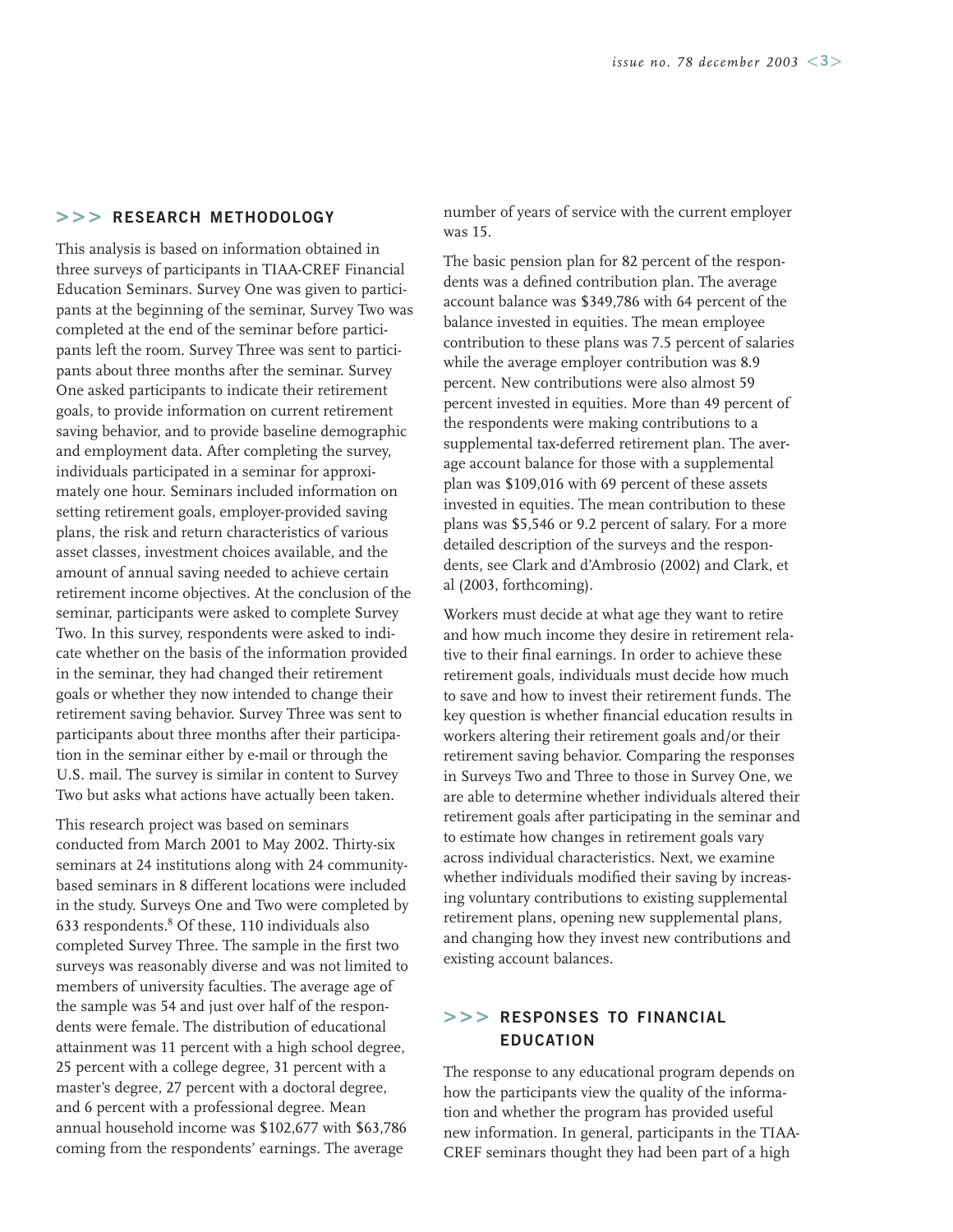quality program with 36 percent of the respondents rating the seminar as excellent and 54 percent good. In response to the statement that the seminar had improved their understanding of the need for retirement saving, 32 percent strongly agreed with the statement and 58 percent agreed with the statement. Respondents also indicated that they now had a greater likelihood of achieving their retirement goals. The surveys indicated that many individuals had altered their retirement goals and intended to change their saving behavior so that they would have a higher probability of achieving these goals.

#### Initial Retirement Goals

Prior to the seminar, the mean desired retirement age was 64 and respondents had an average retirement income goal of 80 percent of pre-retirement earnings. However there was considerable variation in participants' retirement goals. About 40 percent of the respondents set their age goals between age 60 and age 64, but some had retirement age goals as young as age 50. To explain the differences in retirement ages across participants we estimated a logistic probability model.9 The results showed that pre-seminar desired retirement ages varied across demographic groups. Compared to men, women planned to retire at younger ages. For example, females were 14 percentage points more likely to set a retirement age goal younger than 65. Participants under the age of 45 and married individuals were also planning to retire at younger ages while respondents with children tended to set older retirement ages. Those without advanced graduate and professional degrees reported younger desired retirement ages. Secretarial, clerical, and maintenance personnel were more likely to want to retire at younger ages than teaching and professional employees. Participants working with financial advisors planned to retire earlier than those who weren't (Clark, et al, 2003).

Almost half of participants had retirement income goals between 65 and 85 percent of pre-retirement income. About one fifth of the sample had income goals of less than 65 percent of final earnings while 35 percent set goals of over 85 percent. The probability of seminar participants setting retirement income goal less than 65 percent, between 65 and 85 percent, or over 85 percent was estimated as a function of individual and household characteristics using a logistic

probability model. Participants younger than age 45 were 10 percentage points more likely to set income replacement goals greater than 85 percent. Respondents with children were 7 percentage points more likely to set income goals less than 65 percent. Employees with more years of service tended to have higher target levels of income in retirement. Individuals with higher earnings were more likely to set relatively low income replacement goals compared to those with lower earnings. For example, workers earning \$60,000 were one percentage point more likely to set income goals less than 65 percent than persons earning \$50,000. Respondents who were the sole income earner in their households were 9 percentage points more likely to have income goals below 65 percent.

Did participants alter their retirement goals and/or their retirement saving behaviors after attending the seminar? Comparing the responses in Survey Two to those in Survey One, we were able to determine whether individuals altered their expected age of retirement or their desired level of income in retirement or changed their saving plans. We then estimated how these responses vary across individuals.

The seminar may have provided participants with new information concerning how much money is needed to equalize consumption in retirement with that during the final working years, the basic mathematics of retirement saving, and the risk-return characteristics of investment alternatives. If this is new information or a timely reminder of the need to reassess their position, participants could be expected to reconsider their retirement plans and alter their saving behaviors. A comparison of responses given in Survey Two after the seminar to those selected prior to the seminar indicated how participants immediately adjusted their retirement goals and planned to alter saving behaviors based on this information.

One third of respondents altered either their income goal or their retirement age goal. In both cases, respondents were more likely to raise these goals. Only 6 percent of the participants changed both goals after the seminar while 22 percent changed only their income goal and 6 percent changed only their retirement age goal. Compared to changes in retirement goals, a much higher proportion of participants indicated that they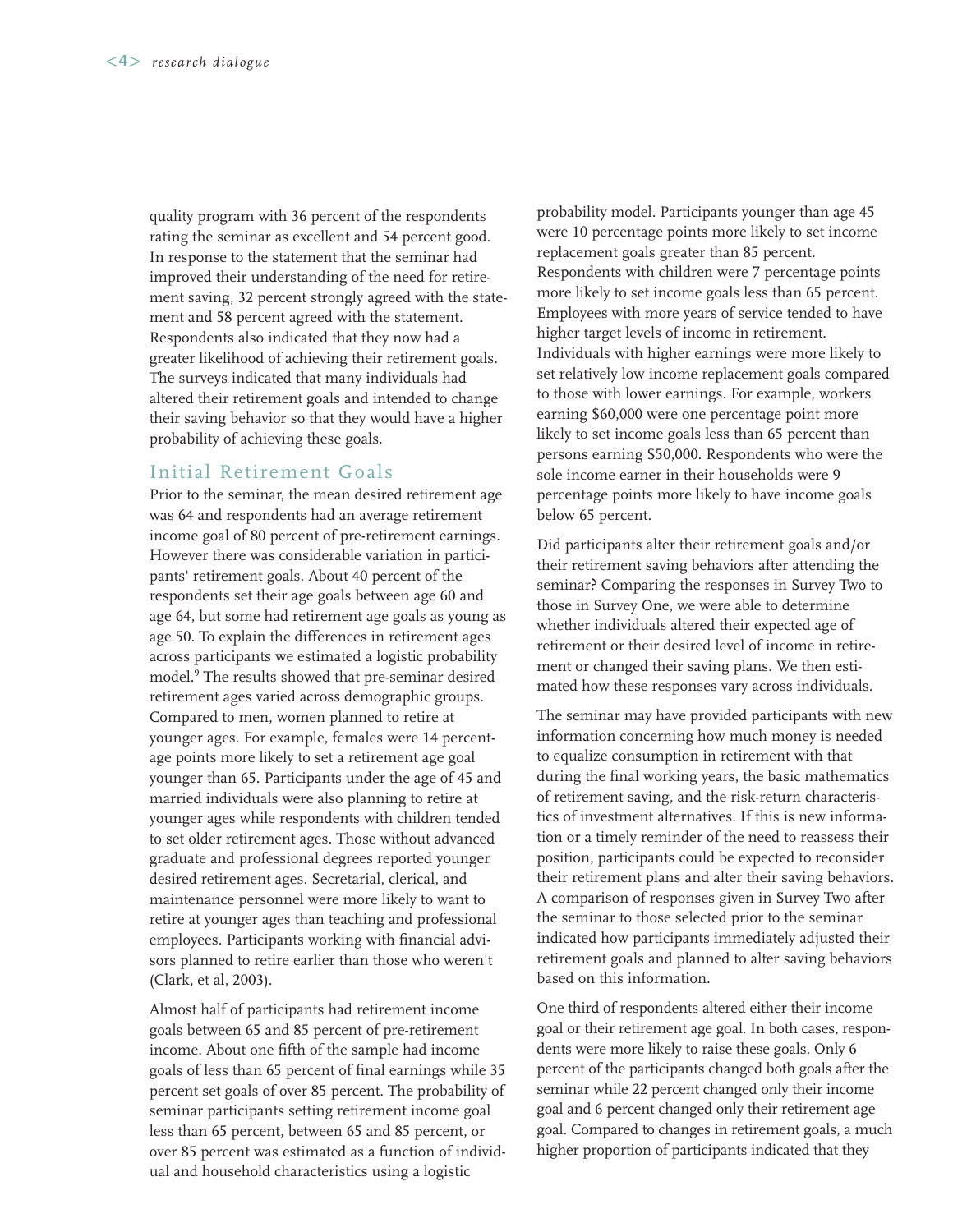| IANIG I<br><b>MEAN CHANGES IN RELITEMENT AGE QUAIS</b> |                        |                                         |           |        |                    |  |
|--------------------------------------------------------|------------------------|-----------------------------------------|-----------|--------|--------------------|--|
|                                                        |                        | <b>Pre-Seminar Retirement Age Goals</b> |           |        |                    |  |
|                                                        | <b>All Respondents</b> | Less than 60                            | $60 - 64$ | 65     | Over <sub>65</sub> |  |
| Sample Percentage                                      | 100.0                  | 10.9                                    | 39.5      | 27.7   | 21.8               |  |
| <b>Post-Seminar Retirement Age Goals</b>               |                        |                                         |           |        |                    |  |
| No Change (percent)                                    | 88.3                   | 81.1                                    | 88.4      | 85.7   | 95.3               |  |
| Age Goal (years)                                       | 63.7                   | 56.1                                    | 61.4      | 65.0   | 69.6               |  |
| Raise Age Goal (percent)                               | 7.4                    | 15.1                                    | 8.7       | 6.8    | 1.9                |  |
| New Age Goal (years)                                   | 64.9                   | 59.6                                    | 64.6      | 68.7   | 69.5               |  |
| Amount of Increase (years)                             | 3.5                    | 4.3                                     | 3.2       | 3.7    | 2.0                |  |
| Lower Age Goal (percent)                               | 4.3                    | 3.8                                     | 2.9       | 7.5    | 2.8                |  |
| New Age Goal (years)                                   | 60.0                   | 57.0                                    | 56.8      | 60.2   | 68.0               |  |
| Amount of Decrease (years)                             | $-4.1$                 | $-1.0$                                  | $-5.0$    | $-4.8$ | $-2.0$             |  |

## **Table 1 Mean Changes in Retirement Age Goals**

planned to alter their saving behavior. Ninety-one percent of respondents reported that they anticipated making some changes in their retirement saving plans. These changes include increasing contributions to taxdeferred accounts or altering their investment allocations. These expected changes imply that after the seminar, most participants anticipated making some changes in their planned lifetime pattern of work, retirement, consumption, and saving. Thus, we conclude that these seminars provided important new and usable knowledge for the participants.

# Altering Retirement Goals

A small percentage of respondents changed their desired retirement age while over a quarter of participants altered their retirement income goal. After the seminar, 7 percent of the sample reported having increased their retirement age goal by an average of 3.5 years and 4 percent of respondents reduced this goal by an average of 4 years. As one might expect, a larger proportion of people with relatively low initial desired retirement ages tended to increase expected retirement age. For example, 15 percent of participants with pre-seminar retirement age goals younger than age 60 indicated that they had raised their retirement age goal. The average increase was over 4 years. In contrast, only 2 percent of those with an initial retirement age goal greater than age 65 indicated an older

retirement age after the seminar. The tendency to lower retirement ages was greatest for participants whose pre-seminar retirement age goal was 65. On average, they lowered their age goals by 5 years (see Table 1).

The results of a logistic probability model explaining how these changes in retirement age goals varied across individuals are reported in Table 2. Compared to older seminar participants, respondents under age 45 were less likely to raise their desired retirement ages. Individuals without advanced degrees were more likely to raise their target retirement ages while secretarial, clerical, and maintenance workers were more likely to lower their retirement ages.

There was a much greater tendency to adjust retirement income goals (see Table 3). About one fifth of respondents increased their income goal while another 8 percent decreased their income objective. Over one third of the participants who set an income goal less than 65 percent before the seminar revised their retirement income goal upward by an average of 19 percentage points. This finding suggests that based on the information provided in the seminar these individuals determined that their goal was too low and that they should attempt to achieve a higher standard of retirement consumption. About one fourth of those with pre-seminar goals of between 65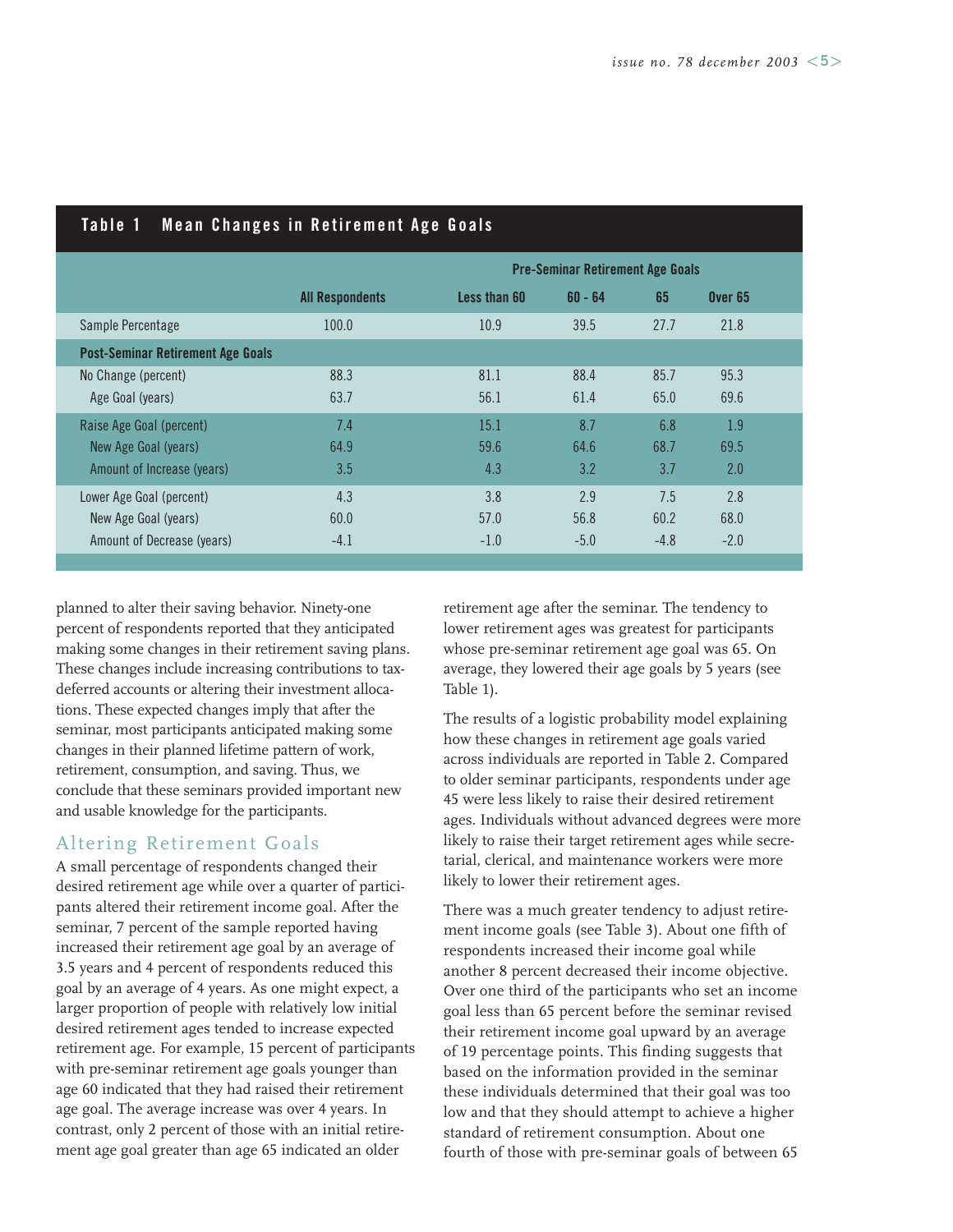| Estimates of Changes in Retirement Age Goals<br>Table 2                                                |                        |                        |                   |                           |
|--------------------------------------------------------------------------------------------------------|------------------------|------------------------|-------------------|---------------------------|
| <b>Explanatory Variable</b>                                                                            | <b>Lower Goal</b>      | <b>No Change</b>       | <b>Raise Goal</b> | <b>Significance Level</b> |
| <b>DB Plan</b>                                                                                         | $-0.0047$              | $-0.0020$              | 0.0066            | 0.788                     |
| Age<br>Age 44 or younger<br>Age 45 and older                                                           | 0.0366                 | 0.0155                 | $-0.0520$         | 0.044                     |
| Female                                                                                                 | $-0.0157$              | $-0.0067$              | 0.0224            | 0.230                     |
| Education<br><b>High School Degree</b><br><b>College Degree</b><br><b>Graduate/Professional Degree</b> | $-0.0524$<br>$-0.0301$ | $-0.0222$<br>$-0.0128$ | 0.0746<br>0.0429  | 0.022<br>0.058            |
| Occupation<br>Teaching/Research,<br>Professional/Technical, Other                                      |                        |                        |                   |                           |
| Administration/Management                                                                              | 0.0206                 | 0.0087                 | $-0.0294$         | 0.157                     |
| Secretarial/Clerical,<br>Maintenance/Service                                                           | 0.0506                 | 0.0214                 | $-0.0720$         | 0.039                     |
| Household Income (% change)                                                                            | $-0.0001$              | 0.0000                 | 0.0001            | 0.622                     |
| Conservative/Moderate Investor                                                                         | 0.0246                 | 0.0104                 | $-0.0351$         | 0.069                     |
| <b>Number of Observations</b>                                                                          | 19                     | 345                    | 26                |                           |
| <b>Percent of Sample</b>                                                                               | 4.8                    | 88.2                   | 6.9               |                           |
|                                                                                                        |                        |                        |                   |                           |

Shown are the estimated marginal effects. The derivatives are evaluated at the sample means.

and 85 percent revised their retirement income goal upward while less than 5 percent of those with initial targets greater than 85 percent revised their income goals upward. People with higher initial retirement income goals were more likely to revise their income targets downward.

The results of a logistic probability model explaining these changes in income goals are shown in Table 4. Women were 6 percentage points more likely to increase their income goal than men. Participants with higher earnings were also more likely to raise their desired income replacement rates. Compared to respondents earning \$50,000, persons earning \$60,000 were one percentage point more likely to have increased their income goals. Individuals with defined benefit plans were 12 percentage points more likely to raise their income goals.

# Change in Retirement Saving Behavior

On the basis of the information provided in the seminar, respondents indicated that they planned to be more active in planning for their retirement. Forty percent of those who did not have a supplemental pension plan said that they planned to establish one with their employer. Among respondents that currently had a supplemental plan, 37 percent stated that they would increase their contributions to them. After completion of the seminar, 29 percent of the respondents stated that they planned to open a new Individual Retirement Account (IRA) or increase their contributions to an existing IRA.

To further examine these changes in saving behavior we estimate two logistic models: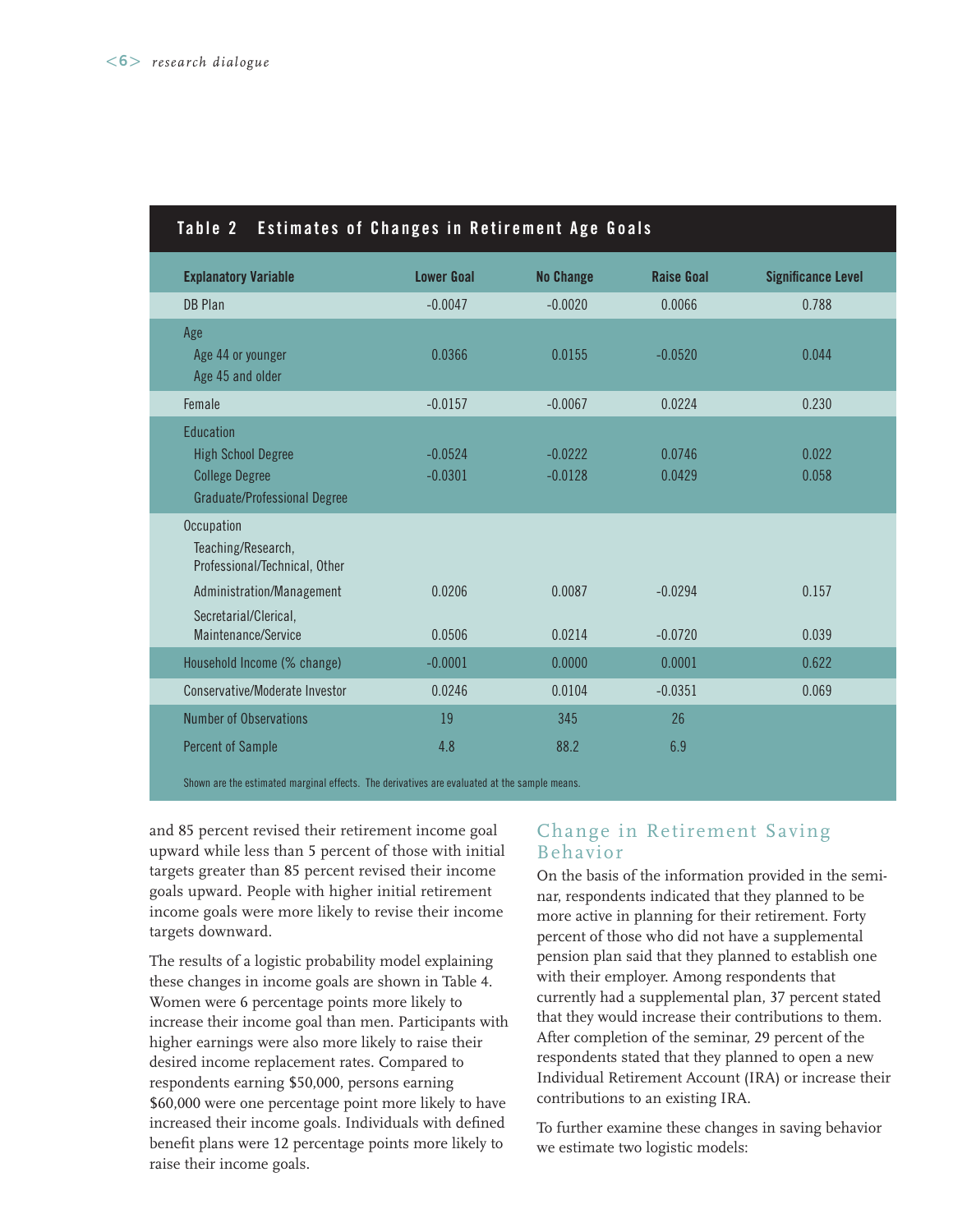| Table 3  Mean Changes in Retirement Income Goals       |                        |                                                                               |            |                 |  |
|--------------------------------------------------------|------------------------|-------------------------------------------------------------------------------|------------|-----------------|--|
|                                                        |                        | <b>Initial Retirement Income Goals</b><br>(as a % of pre-retirement earnings) |            |                 |  |
|                                                        | <b>All Respondents</b> | Less than $65\%$                                                              | $65 - 85%$ | <b>Over 85%</b> |  |
| Sample Percentage                                      | 100.0                  | 18.8                                                                          | 47.1       | 34.1            |  |
| <b>Post-Seminar Changes in Retirement Income Goals</b> |                        |                                                                               |            |                 |  |
| No Change (percent)                                    | 71.4                   | 59.8                                                                          | 66.4       | 84.5            |  |
| Income Goal (as a % of pre-retirement earnings)        | 83.0                   | 53.4                                                                          | 76.6       | 101.1           |  |
| Raise Income Goal (percent)                            | 20.4                   | 36.8                                                                          | 25.3       | 4.8             |  |
| New Income Goal                                        | 85.1                   | 70.9                                                                          | 89.1       | 111.3           |  |
| Amount of Increase                                     | 14.8                   | 18.9                                                                          | 12.3       | 17.5            |  |
| Lower Income Goal (percent)                            | 8.3                    | 3.4                                                                           | 8.3        | 10.7            |  |
| New Income Goal                                        | 69.9                   | 40.0                                                                          | 63.5       | 81.9            |  |
| <b>Amount of Decrease</b>                              | $-15.2$                | $-19.0$                                                                       | $-13.3$    | $-16.7$         |  |

## **Table 3 Mean Changes in Retirement Income Goals**

# **Table 4 Estimates of Changes in Retirement Income Goals**

| <b>Explanatory Variable</b>                                                                                   | <b>Lower Goal</b>      | <b>No Change</b>       | <b>Raise Goal</b> | <b>Significance Level</b> |
|---------------------------------------------------------------------------------------------------------------|------------------------|------------------------|-------------------|---------------------------|
| DB Plan                                                                                                       | $-0.0486$              | $-0.0719$              | 0.1205            | 0.013                     |
| Age<br>Age 44 or younger<br>Age 45 and over                                                                   | 0.0237                 | 0.0351                 | $-0.0588$         | 0.247                     |
| Female                                                                                                        | $-0.0258$              | $-0.0382$              | 0.0640            | 0.099                     |
| <b>Education</b><br><b>High School Degree</b><br><b>College Degree</b><br><b>Graduate/Professional Degree</b> | $-0.0297$<br>$-0.0154$ | $-0.0439$<br>$-0.0228$ | 0.0736<br>0.0382  | 0.252<br>0.389            |
| Annual Earnings (% change)                                                                                    | $-0.0003$              | $-0.0004$              | 0.0007            | 0.050                     |
| <b>Respondent Sole Income Earner</b>                                                                          | 0.0204                 | 0.0302                 | $-0.0506$         | 0.245                     |
| Conservative/Moderate Investor                                                                                | 0.0305                 | 0.0450                 | $-0.0755$         | 0.050                     |
| <b>Works with Financial Advisor</b>                                                                           | 0.0131                 | 0.0193                 | $-0.0324$         | 0.426                     |
| Number of Observations                                                                                        | 29                     | 272                    | 79                |                           |
| Percent of Sample                                                                                             | 7.6                    | 71.5                   | 20.7              |                           |

Shown are the estimated marginal effects. The derivatives are evaluated at the sample means.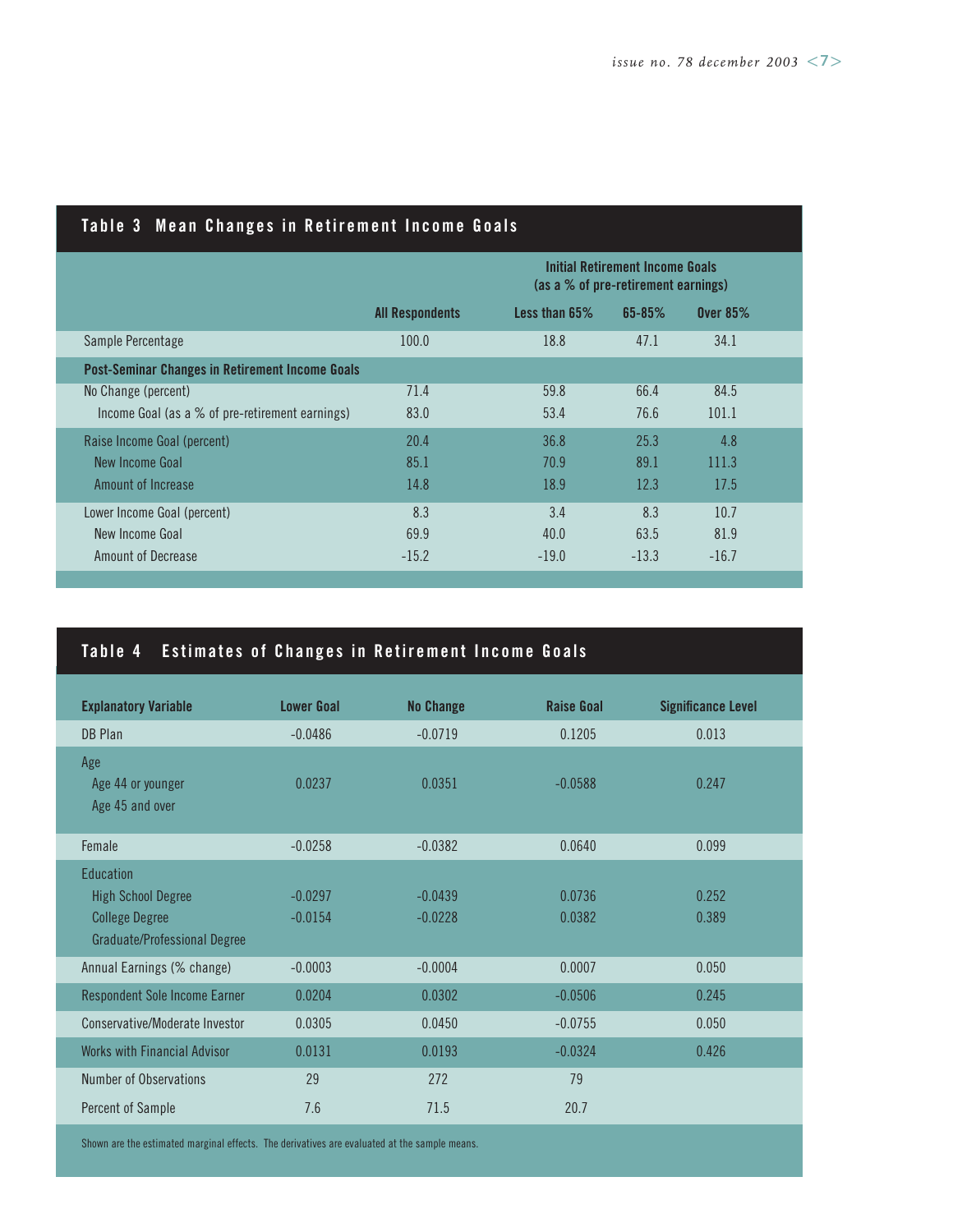# **Table 5 Estimates of Changes in Retirement Saving Behaviors**

| <b>Explanatory Variable</b>                                               | <b>Plans to Establish</b><br><b>Supplemental Plan</b> | <b>Plans to Increase</b><br><b>Contributions to Supplemental Plan</b> |
|---------------------------------------------------------------------------|-------------------------------------------------------|-----------------------------------------------------------------------|
| <b>DB Plan</b>                                                            | $0.2992$ $(0.024)$                                    | $0.0451$ $(0.579)$                                                    |
| Age<br>Age 44 or younger<br>Age 45 - 59                                   | $-0.0637$ $(0.541)$                                   | $0.1731$ $(0.095)$                                                    |
| Age 60 and over                                                           | $-0.2065$ $(0.049)$                                   | $-0.2936$ $(0.001)$                                                   |
| Female                                                                    | $0.2219$ $(0.019)$                                    | $0.1392$ $(0.053)$                                                    |
| <b>Married</b>                                                            | $0.2827$ $(0.014)$                                    | $0.0497$ $(0.587)$                                                    |
| Occupation<br>Teaching/Research,<br>Professional/Technical, Other         |                                                       |                                                                       |
| Administration/Management<br>Secretarial/Clerical,<br>Maintenance/Service | $0.0871$ $(0.330)$<br>$0.0465$ $(0.735)$              | $0.1470$ $(0.045)$<br>$0.2747$ $(0.033)$                              |
| Annual Earnings (% change)                                                | $-0.0006$ $(0.466)$                                   | $0.0005$ $(0.576)$                                                    |
| Earnings % Household Income                                               | $0.0046$ (0.050)                                      | $0.0013$ $(0.497)$                                                    |
| Worked for Employer 5 Years or Less                                       | $0.2310$ $(0.033)$                                    |                                                                       |
| Conservative/Moderate Investor                                            | $-0.0751$ (0.396)                                     | $0.1404$ $(0.054)$                                                    |
| Works with Financial Advisor                                              | $-0.0961$ $(0.269)$                                   | $0.1281$ $(0.072)$                                                    |
| <b>Focus of Savings</b><br><b>Short Term</b>                              |                                                       |                                                                       |
| Long Term                                                                 | $0.2408$ $(0.031)$                                    | $0.2012$ $(0.153)$                                                    |
| Long Term/Short/Intermediate                                              | $0.3956$ $(0.010)$                                    | $0.2510$ $(0.150)$                                                    |
| Number of Observations                                                    | 131                                                   | 196                                                                   |

Shown are the estimated marginal effects. The derivatives are evaluated for each observation and averaged over the sample. Significance levels are in parentheses.

1. If the respondent had not previously established a supplemental retirement plan, did they plan to do so?

2. If the respondent already had a supplemental plan, did they plan to increase their contributions to that plan?

Each choice is estimated as a function of household and personal characteristics. The results are presented in Table 5.

Respondents with defined benefit plans were 30 percentage points more likely to report that they wanted to start a new supplemental plan compared to respondents in basic defined contribution plans. Compared to younger individuals, respondents aged 60 and older were less likely to want to start a new plan. Women were 22 percentage points more likely to report that they planned to start a new supplemental plan, and married respondents had a 28 percentage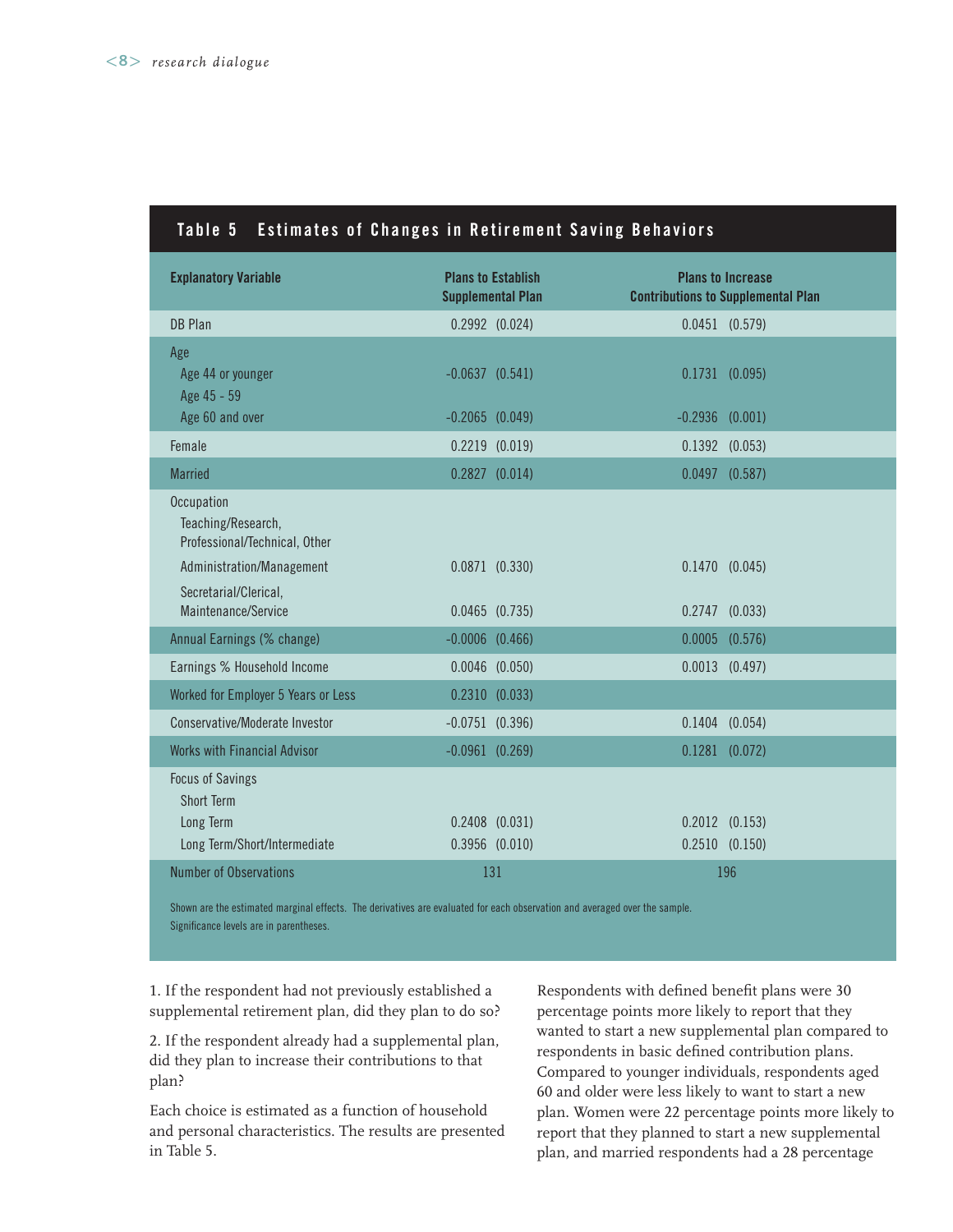points higher likelihood than others of wanting to start a new plan. As one might expect, individuals with longer-term saving horizons were more likely to report that they now wanted to establish a supplemental plan. Individuals who have worked for their current employer for less than five years are more likely to have indicated that they will establish a new supplemental retirement plan.

The second column of Table 5 reports the probability of increasing contributions to a supplemental plan for participants who had such plans prior to the seminar. Compared to respondents age 45 to 59, individuals age 44 or younger were 17 percentage points more likely to report that they were going to increase their contributions to their supplemental plan after participating in the seminar. Those 60 and older were 29 percentage points less likely to indicate a desire to increase their contributions. Once again women had a greater likelihood of wanting to increase contributions than men did. Secretarial, clerical, and maintenance workers had a much higher desire to increase contributions after the seminar than did faculty, other professionals, and administrators.

These results indicated significant differences in the reaction of individuals to the information presented in the seminars. As one might expect, younger workers were more likely to indicate that they planned changes in their retirement savings. Perhaps the seminar showed them the power of compounding returns and the payoff to saving earlier in life. Women, and individuals employed in secretarial and maintenance positions were also more responsive to the information provided. This may reflect a greater gain in knowledge concerning saving and financial markets among these individuals or simply a different reaction to the same gain in knowledge.

## Change in Investment Behavior

In addition to changing their saving rate, some individuals may choose to alter their choices of asset class in their pension accounts. Ten percent of all respondents with basic defined contribution plans indicated that they intended to increase the proportion of their investment in equities while 20 percent reported that they intended to increase their investment in bonds. In addition, one third of those with supplemental retirement plans intended to change their investment allocations in those plans. The change in investment allocations is estimated separately for balances in the basic retirement plan and in supplemental plans. Women were more likely to plan to alter their investment allocations, especially in their supplemental plans, than men were. Married individuals had a higher probability of changing their investment patterns in both plan types. Those with basic defined benefit plans were less likely to indicate a desire to reallocate their investment allocations in their supplemental plans. Respondents attending a financial seminar for the first time were more likely, after the seminar, to plan to reallocate their investments.<sup>10</sup>

#### **>>> GENDER DIFFERENCES**

Our analysis consistently indicated that female respondents entered the seminars with different retirement goals and different levels of retirement saving and that women were more likely to alter goals and behavior after the seminar.<sup>11</sup> Prior to the seminar, women had a slightly lower expected retirement age (63 years compared to 64 years for the men) and a lower desired income replacement rate of 79 percent compared to 80 percent for the male respondents. Before they have participated in the seminar, women had less confidence in their abilities to attain these retirement goals. On a scale of one to ten, women indicated that they had a 6.7 confidence level in being able to retire at the desired age but only a 5.7 confidence level in their ability to achieve the retirement income goal. In comparison, men had confidence levels of 7.7 on their retirement age goal and confidence level of 7.0 on achieving the retirement income goal.

After the financial education seminar, 16 percent of the women modified their expected age of retirement while only 6 percent of the men reported a change in their desired retirement ages. Women were twice as likely to increase their expected retirement age after the seminar than to lower it while men were split almost equally between those that raised and those that lowered their retirement age goal. Among women, those who had initially hoped to retire before age 65 raised their expected retirement age after learning more about financial markets and the saving process. Almost one quarter of women who had initially indicated a desired retirement age of less than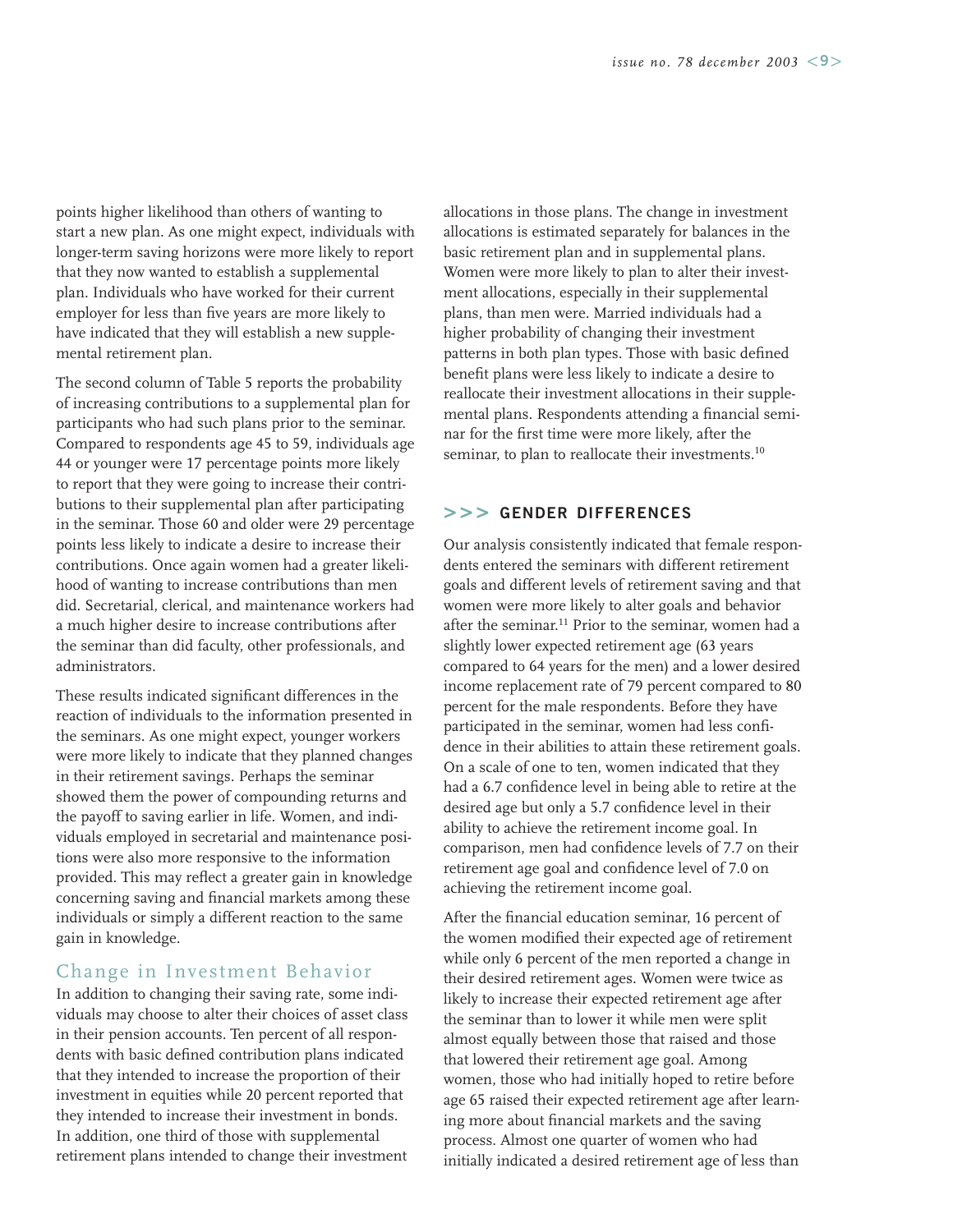60 raised this target after the seminar and the increase was by an average of over 4 years. Regardless of their initial retirement goal, relatively few men tended to alter their expected retirement age.

In response to the new knowledge obtained in the seminar, women were also much more likely to alter their retirement income goal. Approximately 35 percent of the women changed their income target compared to only 20 percent of the men. Almost three quarters of women, who modified their goal, raised their desired income replacement rate. Almost half of those women who had initially reported a desired replacement rate of less than 65 percent of final earnings raised their retirement income goal. Similarly, men with relatively low retirement income goals were more likely to increase their desired replacement ratio after the seminar.

Women had much lower account balances in their retirement plans than did men; however, prior to the seminar, there were relatively small differences in investment choices for account balances and in the allocation of new contributions. Building on the new information provided in the seminar, women were much more likely to increase their retirement saving and alter their investment choices. Among persons without a supplemental retirement plan, 48 percent of the women but only 33 percent of the men indicated that they would establish such a plan in the future. Among persons who already had a supplemental plan, 53 percent of women compared to only 33 percent of the men were planning on increasing their annual contributions. Women were also more likely to report that they were going to alter their investment choices in both basic and supplemental pension plans. Statistical tests, reported in Clark et al (forthcoming), confirm that there are significant differences in how men and women responded to the financial education seminars.

#### **>>> ACTUAL AND INTENDED CHANGES**

Responses to Survey Two provided information on respondents' desire to change their saving behavior while in Survey Three individuals were asked to report whether they actually had altered their saving behavior in the first few months following the seminar. We received 110 completed questionnaires or only 17

percent of the 633 respondents who completed Surveys One and Two. The substantial decline in the number of respondents is due to several factors including: (1) not all respondents provided a contact address so they could be sent Survey Three, (2) some incorrect addresses were given or individuals had moved, and (3) some simply did not want to provide the additional information requested.

In Survey One, half of the respondents reported that they did not have a supplemental retirement plan. Of these, 41 percent indicated in Survey Two that in response to the seminar they planned to establish a supplemental plan. Of the individuals who returned Survey Three and who had indicated that they planned to open a new account, 25 percent had actually established a new plan and 63 percent stated that they still intend to open a new supplemental plan. Of those who did not initially have a supplemental plan and who indicated in Survey Two that they did not plan to open one, 72 percent reported that they had not opened a plan and still did not plan to open a plan while 22 percent now indicated that they intended to establish a supplement plan.

Among those who had pre-existing supplemental plans, 37 percent indicated in Survey Two that they were going to increase future contributions. Of these respondents who completed Survey Three, 42 percent had increased contributions. In contrast, 30 percent of those who stated that they were not going to increase contributions had actually increased their contributions to the supplemental plan. Limited follow-up was also found among those that indicated that they were going to be more active in their retirement planning. About 40 percent of individuals who said that they were going to use automated telephone services or the Internet to monitor retirement accounts reported that they had done so and only about 20 percent had used a telephone counseling center or a financial adviser since the seminar.

Responses to Survey Three indicate a substantial disconnect between the stated intent to change saving behavior immediately following the seminar and the actual actions taken in the next three months. Individuals who had stated in Survey Two that they intended to increase retirement savings but who reported on Survey Three that they had not taken any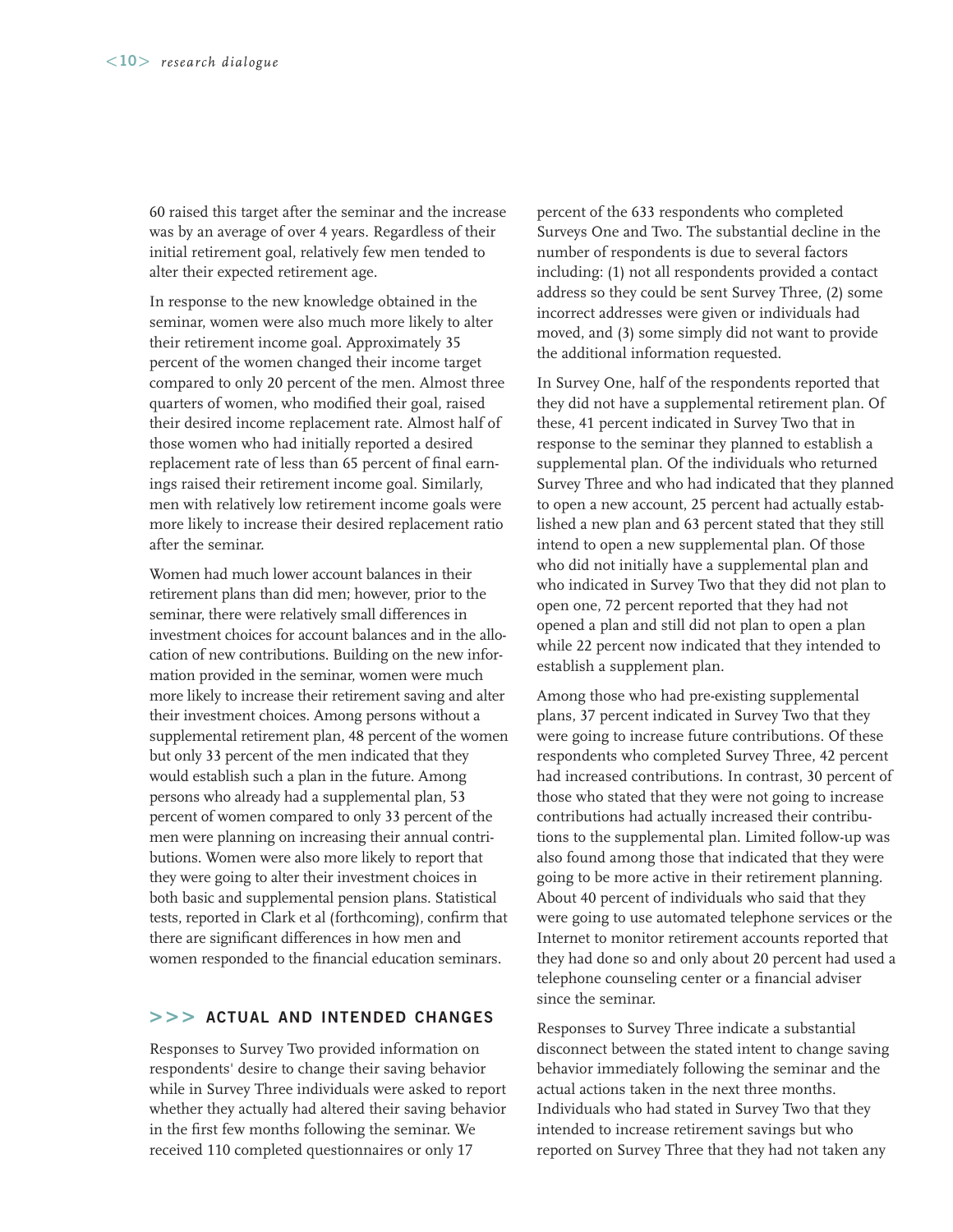such action were asked why they had failed to fulfill their intentions. Just over one fifth replied that funds were diverted to paying off existing debts, 16 percent stated that they had lower than expected income following the seminar and thus could not increase their savings, and 16 percent replied that they had changed their minds and now did not want to increase retirement savings. However, over one third of these respondents reported that they had simply failed to take the necessary steps to increase their retirement savings.

These findings imply that financial education programs would be more effective if they included methods that would facilitate timely changes in retirement plans or the programs included formal follow-up or reminder messages. The current results are suggestive; however, they are based on a relatively small sample of individuals who completed all three of the surveys. Further research is needed to explore the actual responsiveness of participants to educational programs, the reasons why desired actions are not taken, and what policies would increase the link between desired changes in retirement plans and the actions necessary to achieve new retirement goals.

#### **>>> CONCLUSIONS AND POLICY IMPLICATIONS**

This project has shown that financial education can produce significant changes in how individuals think about and plan for retirement. Workers may learn that they have based their desired retirement age and income on inadequate saving behavior. Thus, many tended to revise the goals and stated that they wanted to alter their behavior. Importantly, individuals with low desired retirement ages often increased their expected retirement ages based on the information provided while those with low retirement income goals also tend to raise their income target toward a level more consistent with having retirement incomes similar to their net income while working.

Our analysis indicated that many workers intended to alter their saving behavior by opening new retirement savings plans and increasing contributions to existing plans. Presumably, they are considering making these changes to increase the likelihood that they achieve

their retirement goals. Throughout this analysis, we found that women were more likely to revise their goals and alter their behavior. Finally, we found that plans for changes in retirement savings made during the seminar were not immediately acted on by many respondents. Thus, it would be useful if arrangements are made so that participants can open new supplemental plans or alter contributions rates at the conclusion of educational programs. The ability to make on-site changes in their savings plans at the end of a seminar would tend to reduce the forces of inertia and procrastination.

The results of this study are interesting and have direct policy implications for plan sponsors and workers. The analysis indicates that financial education matters and ignorance is not bliss in the area of retirement planning. Quality educational programs encourage workers to reassess their retirement goals, to make more realistic plans, and to change their behavior in order to achieve their objectives. Follow through on plans made during a seminar remains problematic and introducing methods for immediate action would be useful additions to educational programs.

#### **>>> ACKNOWLEDGEMENTS**

We acknowledge the cooperation of numerous TIAA-CREF consultants who administered the surveys in conjunction with seminars around the country. We would like to thank Pirie McIndoe, Al Gonzalez, and Brian Usischon, TIAA-CREF Raleigh-Durham office for their assistance in pre-testing the surveys and Robert Romano for his efforts in coordinating the integration of the surveys with the financial educational seminars. Paul Mulvey assisted in the development of the surveys, Juanita Kreps contributed to the development of the overall research design, and Kshama Sawant and Ann McDermed were collaborators and co-authors in the research. Research by Clark and Sawant was supported by a grant from the TIAA-CREF Institute.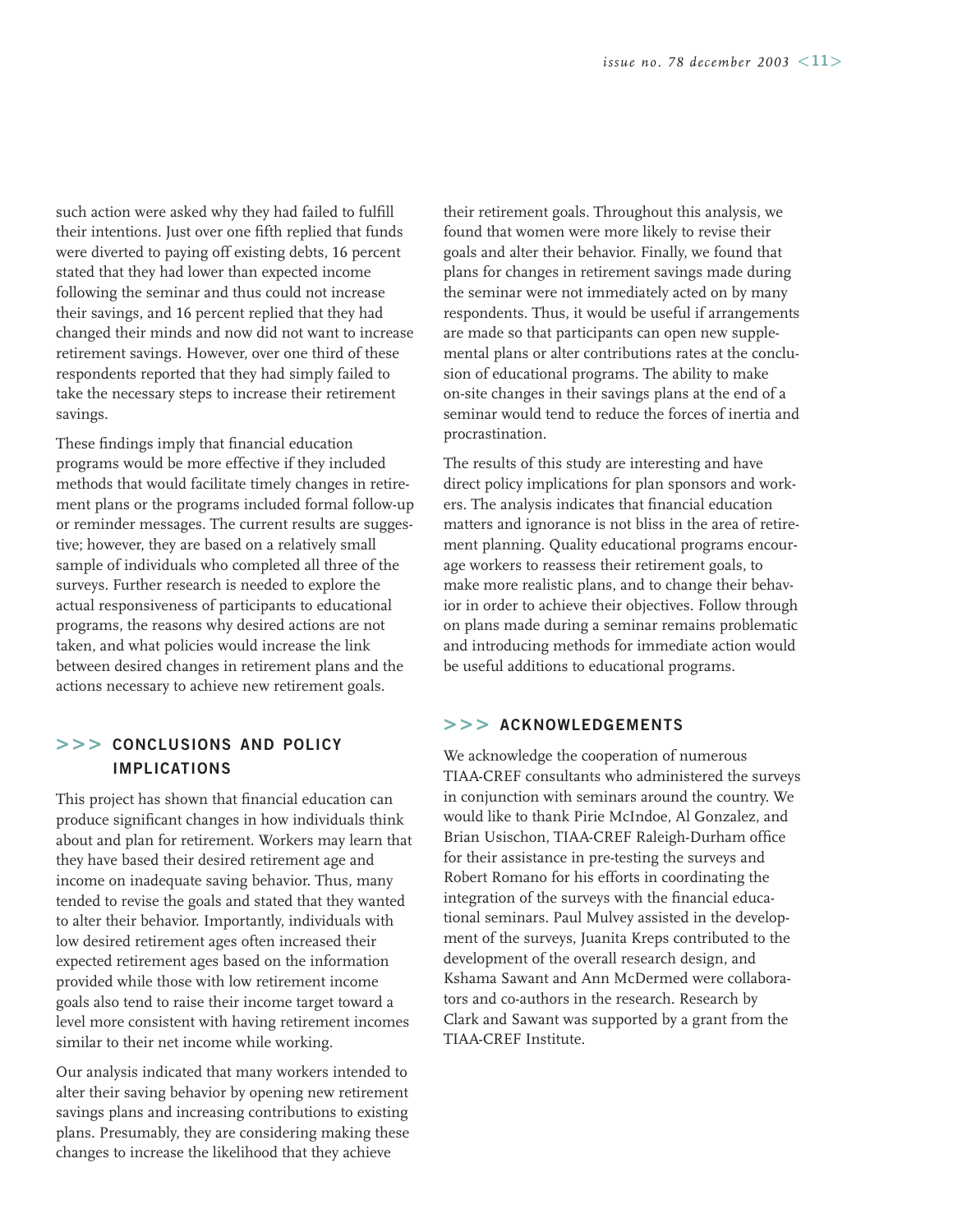#### **REFERENCES**

Arnone, William. 2002. "Financial Planning for Employees Post-Enron," *Benefits Quarterly*, Fourth Quarter, pp. 35-41.

Bayer, Patrick, Douglas Bernheim, and Karl Scholz. 1996. "The Effects of Financial Education in the Workplace: Evidence from a Survey of Employers." Stanford University: unpublished paper.

Bernheim, Douglas. 1998. "Financial Illiteracy, Education, and Retirement Savings," in Olivia Mitchell and Sylvester Schieber (eds.), *Living with Defined Contribution Plans*. Philadelphia: University of Pennsylvania Press, pp. 38-68.

Bernheim, Douglas and Daniel Garrett. 2000. "The Determinants and Consequences of Financial Education in the Workplace: Evidence from a Survey of Households. Stanford University: unpublished paper.

Clark, Robert and Madeleine d'Ambrosio. July 2002. "Saving for Retirement: The Role of Financial Education," TIAA-CREF Institute Working Paper 4- 070102-A. Published on-line in *Retirement Implications of Demographic Family Change Symposium*, Society of Actuaries, http://www.soa.org/library/monographs/ retirement\_systems/m-rs02-2\_tableof contents.html.

Clark, Robert, Madeleine d'Ambrosio, Ann McDermed, and Kshama Sawant. 2003. "Financial Education and Retirement Savings." Paper presented at *Sustainable Community Development: What Works, What Doesn't and Why*, a conference sponsored by the Federal Reserve System. Washington, March 2003. TIAA-CREF Institute Working Paper 11-020103.

Clark, Robert, Madeleine d'Ambrosio, Ann McDermed, and Kshama Sawant. Forthcoming. "Managing Retirement Accounts: Gender Differences in Response to Financial Education," in Olivia Mitchell and Stephen Utkus (eds.), *Developments in Decision-making Under Uncertainty*, Oxford University press. TIAA-CREF Institute Working Paper 12-040103.

Clark, Robert and Sylvester Schieber. 1998. "Factors Affecting Participation Rates and Contribution Levels in 401(k) Plans," in Olivia Mitchell and Sylvester Schieber (eds.), *Living with Defined Contribution Plans*. Philadelphia: University of Pennsylvania Press, pp. 69-97.

Lusardi, Annamaria. 1999. "Information, Expectations, and Savings for Retirement," in Henry Aaron (ed.), *Behavioral Dimensions of Retirement Economics*. Washington: Brookings Institution and Russell Sage Foundation, pp. 81-115.

Lusardi, Annamaria. 2000. "Saving for Retirement: The Importance of Planning," *Research Dialogue*, No. 66. New York: TIAA-CREF Institute.

Madrian, Brigitte and Dennis Shea. 2001. "Preaching to the Converted and Converting those Taught: Financial Education in the Workplace." University of Chicago unpublished paper.

Maki, Dean. 2001. "Financial Education and Private Pensions," paper presented at the Conference on *Public Policies and Private Pensions* at the Brookings Institution, September 21-22, 2001.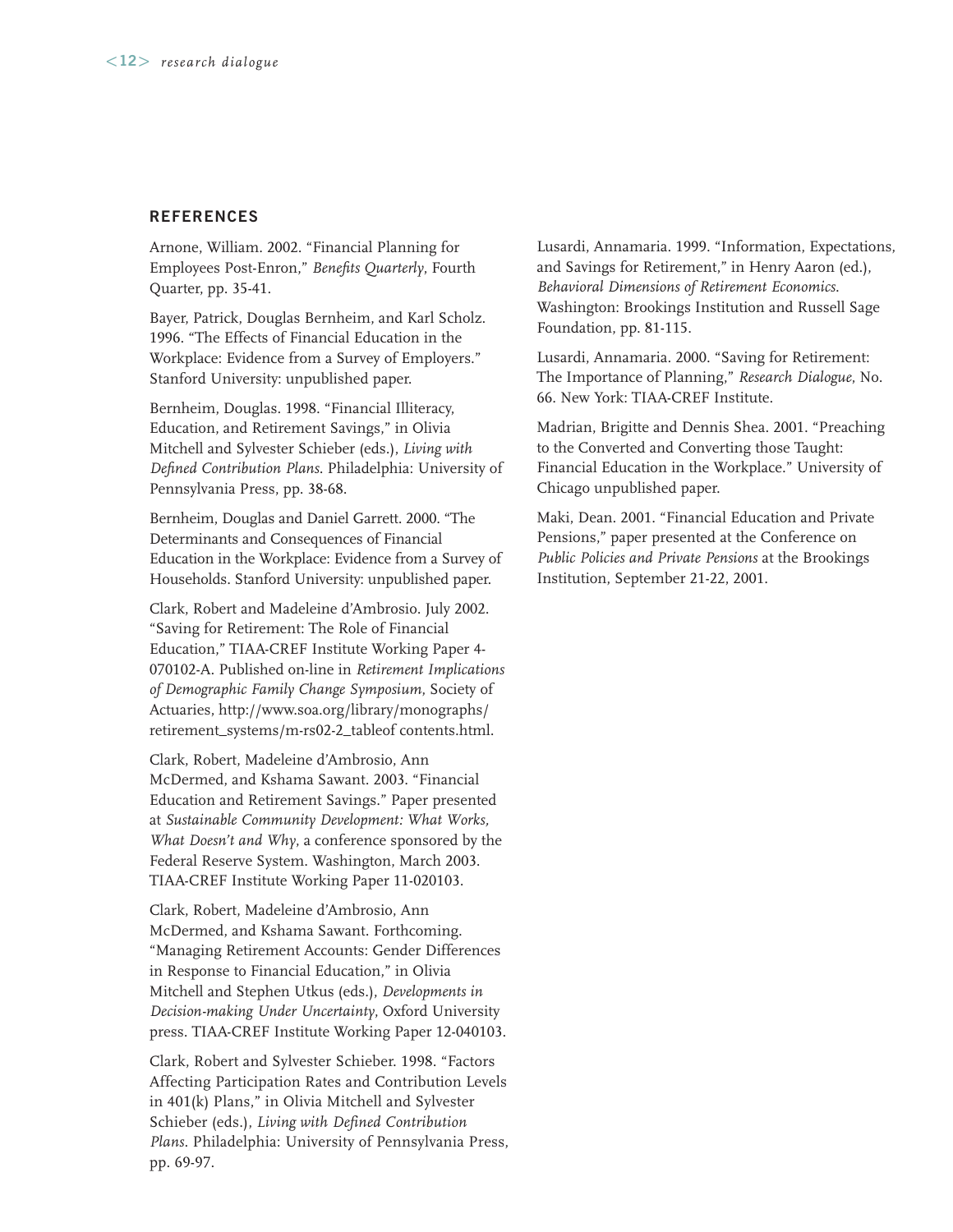#### **ENDNOTES**

- Arnone (2002) estimates that 40 percent of employers with more than 1,000 employees offer some type of educational program; however, he believes that only half of these companies provide a high quality educational program. He defines such a program as "an employer-paid program available throughout the year during working hours and including both education that is custom-tailored to the employer's specific benefit plans and counseling that is individualized to each employee." It is his assessment that most of the 42 million participants in 401(k) plans are in effect "on their own" as they plan for retirement.
- Some of the programs are provided with the specific goal of increasing participation and contribution levels to help the company meet nondiscrimination standards.
- <sup>3</sup> This analysis is based on the KPMG Peat Marwick Retirement Benefits survey. Other studies using this survey include Bernheim (1998) and Bernheim and Garrett (2000).
- Sponsorship of financial education seminars was associated with a 12 percentage point increase in the participation rate of nonhighly compensated workers and a six percentage point increase among highly compensated employees. Company sponsored retirement seminars produced a one percentage point increase in the contribution rate of the nonhighly compensated and no significant increase among highly compensated employees. This increase in the contribution for nonhighly compensated is quite large given that the average contribution rate for these employees is only 3 percent.
- <sup>5</sup> Providing written documents to workers about retirement savings increased the probability of participating in the 401(k) plan between 15 and 21 percentage points. In addition, they found that the provision of information concerning the company's 401(k) plan increased the annual contribution rate by two percentage points while generic financial and economic information did not have any significant influence on the contribution rate.
- <sup>6</sup> Their estimates indicated that there are small but statistically significant effects of attendance at finan-

cial education seminars. However, most seminar participants made no changes in their savings behavior. It is important to note that the authors had a very short post-seminar period of observation.

- <sup>7</sup> Maki (2001) provides three possibilities. First, financial education could increase household savings by causing the family to reduce its discount rate. Second, increased knowledge could lead the household to become less risk averse and thus increase investment in assets with a greater level of risk and expected return. Finally, financial education programs could change the household's knowledge of its investment choice set. Maki dismisses the first two possibilities and argues that greater knowledge of what is possible is the primary mechanism through which these programs alter household decision-making.
- <sup>8</sup> In total, 2,157 people attended part or all of these seminars and 725 individuals completed some parts of the two surveys for a response rate of 34 percent. The sample included in the analysis contains 633 usable surveys in which participants completed both survey one and survey two. It is important to recognize that some individuals arrive after the seminar has begun and are not given either of the surveys. In addition, some participants who have completed Survey One leave the seminar early and do not complete Survey Two.
- <sup>9</sup> In this specification, the probability of seminar participants setting retirement age goals younger than age 60, between ages 60 and 64, age 65, or over 65 is a function of individual and household characteristics. The demographic characteristics include age, gender, marital status, and children. Human capital variables are education, occupation, and years of service with their employers. Measures of financial resources are household income, whether respondents are the sole income earners in their households, and whether their basic pension plans are defined benefit. Finally to control for potential differences in financial knowledge before the seminar an indicator variable for whether or not they worked with a financial advisor is included. The marginal effects estimate the change in the probability of observing an individual reporting an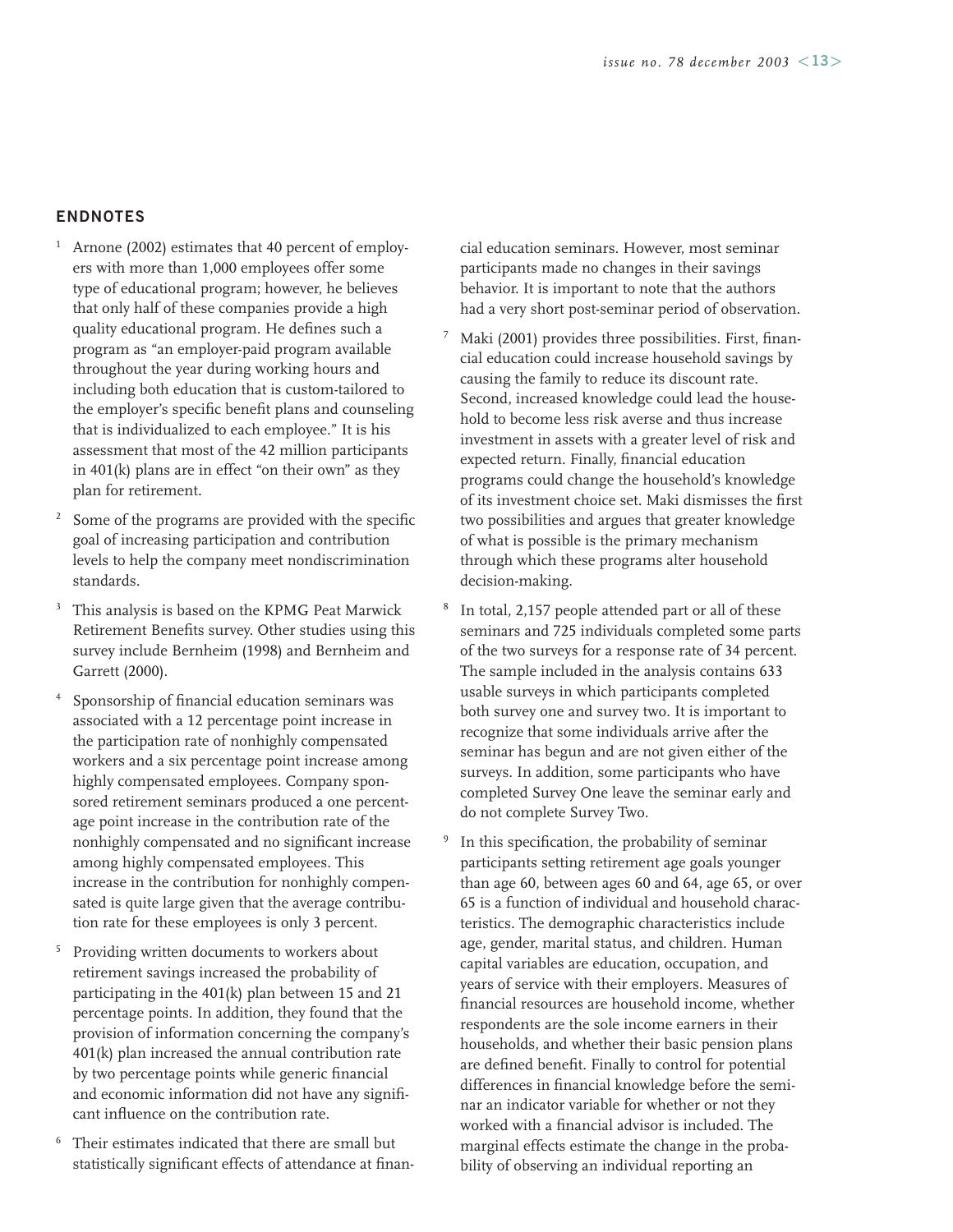expected retirement age in each of the four age groups given a change in each characteristic holding the other characteristics constant at the sample means. The model is ordered. This means that more of attributes with positive effects on the desired retirement age increase the probability of being in the older age groups and decrease the probability of being in the younger age groups. Because the probabilities across the four age groups add to one, the marginal effects sum to zero for each characteristic.

- <sup>10</sup> For a more detailed discussion of these results, see Clark et al (2003).
- $^{\rm 11}$  For a detailed discussion of these results, see Clark et al (forthcoming).